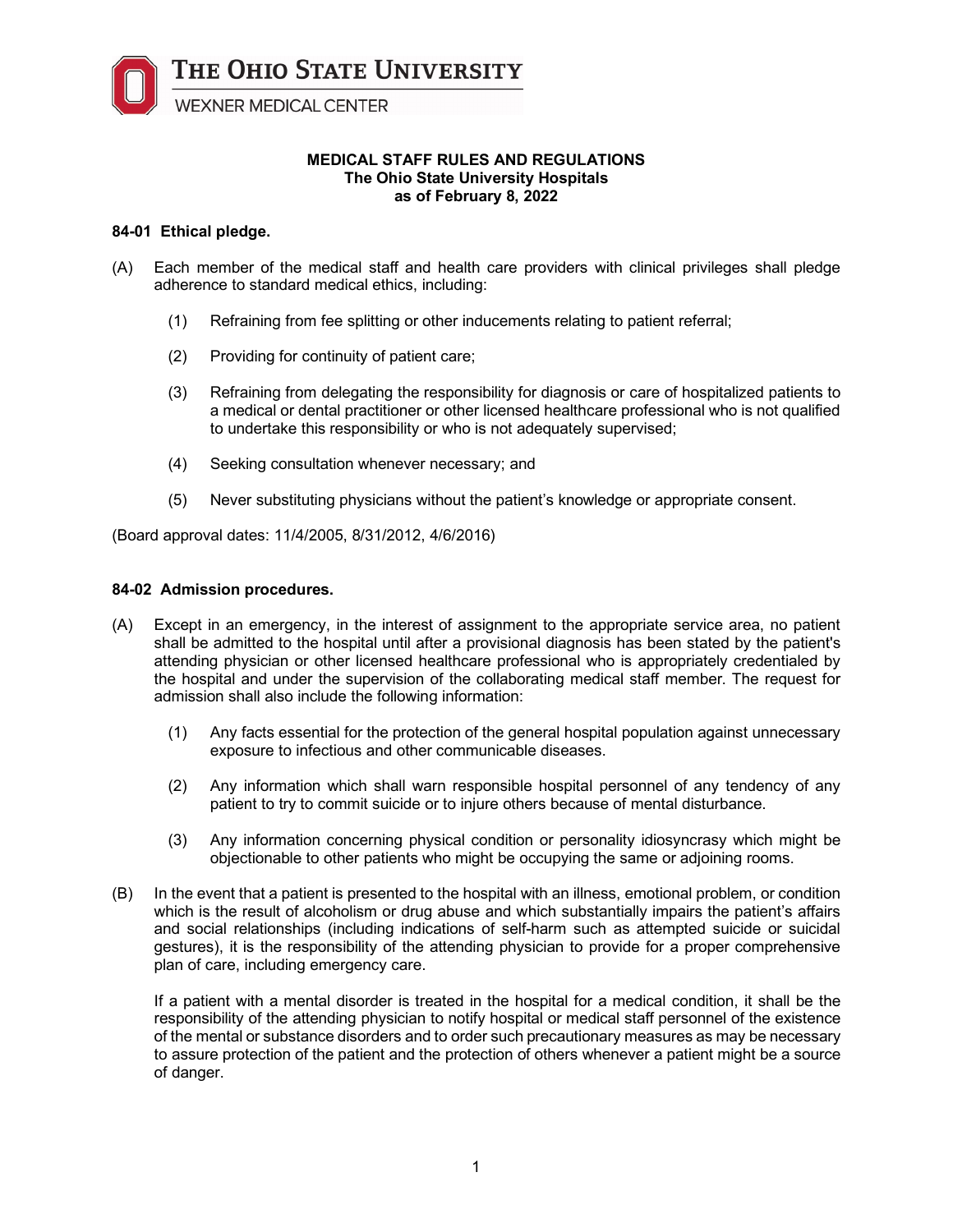Updated February 8, 2022

It shall also be the attending physician's responsibility to address the underlying mental health or substance abuse problem and when indicated, refer the patient to an appropriate or dedicated facility dealing with alcoholism/drug abuse or mental health problems.

(Board approval dates: 9/6/2002, 9/18/2009, 4/6/2016)

#### **84-03 Attending assignment.**

- (A) All patients entering university hospitals who have not requested the services of a member of the medical staff of university hospitals to be responsible for their care and treatment while a patient therein shall be assigned to a member of the attending staff of the clinical division or service concerned with the treatment of the disease, injury, or condition which necessitated the admission of the patient to university hospitals. This shall also apply to the transfer of patients within the clinical divisions or services of the university hospitals.
- (B) Alternate attending medical staff member coverage. Each member of the medical staff shall designate on his or her medical staff application one or more members of the attending or courtesy medical staff who have accepted this responsibility and who shall be called to attend his or her patients if the responsible attending medical staff member is not available. The chief of the medical staff member's clinical department or the medical director or his designee shall have authority to contact any member of the medical staff and arrange for coverage should the attending medical staff member and the alternate be unavailable. If the chief of the medical staff member's clinical department or the medical director or his designee is unavailable, the emergency department physician on duty is responsible for arranging appropriate medical coverage until the attending medical staff member is available to care for the patient.

(Board approval dates: 9/6/2002, 3/5/2003, 4/6/2016)

#### **84-04 Consultations.**

(A) Consultation requirements.

When a patient care problem is identified that requires intervention during the hospital stay that is outside the attending or courtesy medical staff member's area of training and experience, it is the responsibility of the attending or courtesy medical staff member or his or her designee, who is appropriately credentialed by the hospital, to obtain consultation by the appropriate specialist. The consultation may be ordered by the responsible medical practitioner, a member of the limited staff, or another licensed healthcare professional with appropriate clinical privileges as designated in these rules and regulations. If a consultation is ordered prior to ten a.m., the consult shall occur on the same business day. If a consultation is ordered after ten a.m., the consult shall occur within twentyfour hours. Irrespective of consultations each patient is continuously assessed and reassessed and his or her plan for care is modified as necessary.

(B) Responsibility to monitor consultations.

It is the duty of the medical staff through its clinical departmental chiefs and the medical staff administrative committee to assure that members of the staff comply in the matter of requesting consultations as needed.

(C) Consultation contents.

A satisfactory consultation shall include examination of the patient, examination of the medical record, and a written opinion signed by the consultant that is made a part of such record. If operative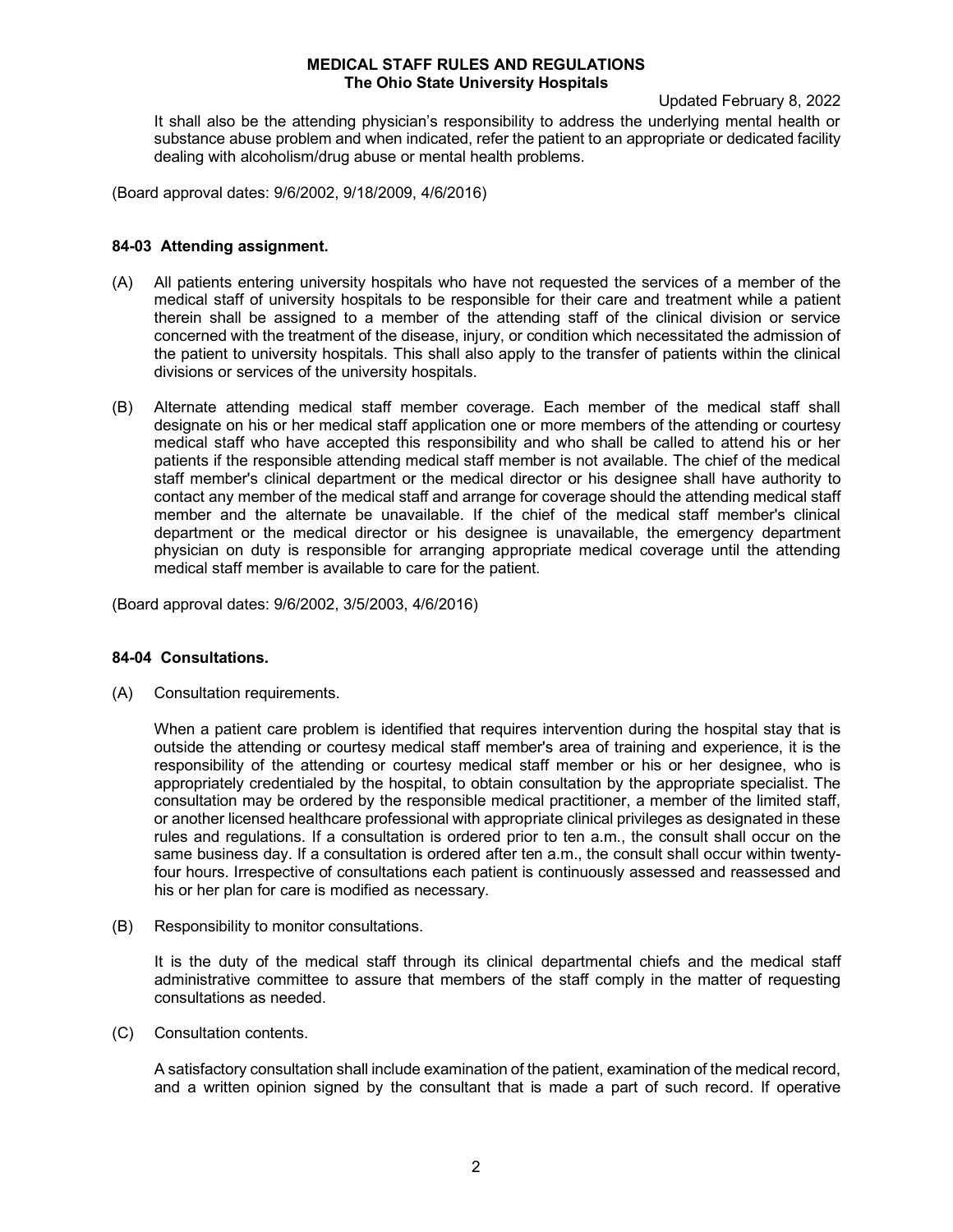procedures are involved, the consultation note, except in an emergency, shall be recorded prior to the operation.

(Board approval dates: 9/6/2002, 11/4/2005, 6/6/2008, 9/18/2009, 4/8/2011, 4/6/2016)

# **84-05 Privileges for giving orders.**

(A) Definition of "patient orders."

A patient order(s) is a prescription for care or treatment of patients. An order can be given verbally, electronically or in writing to qualified personnel identified by category in paragraph (C) of this rule, and shall be authenticated by the licensed medical practitioner. Patient orders may be given initially, renewed, discontinued or cancelled. Throughout these rules and regulations, the word "written" and its grammatical derivatives, as used to describe a non-verbal order, refer to both written and electronically entered orders.

(B) Electronic ordering.

Electronic orders are equivalent and have the same force as written orders. Electronic orders have been expressly structured to mirror these rules and regulations and all policy guidelines adopted by the medical staff and hospital administration.

(C) Responsible medical practitioner.

The licensed physician, dentist, podiatrist, or psychologist (under medical doctor supervision) member of the medical staff responsible for the care and treatment of the patient is responsible for all orders for the patient. Attending and courtesy medical staff may designate members of the limited staff, or other licensed healthcare professional with appropriate clinical privileges to write or electronically enter orders under their direction. The attending staff member may also designate members of the pre-M.D. medical student group to write or electronically enter orders, but in all cases these orders shall be signed by the physician, dentist, podiatrist, psychologist, or designated limited staff member who has the right of practice of medicine, dentistry, psychology, or podiatry, and who is responsible for that patient's care. All non-verbal orders must be authenticated by the medical practitioner prior to the execution of the order(s) by the hospital or outpatient nursing staff or other professional groups.

(D) Telephone and verbal orders.

Telephone and verbal orders may be given by the responsible attending physician, dentist, podiatrist, psychologist, member of the limited staff, or other licensed healthcare professional with appropriate clinical privileges only to health care providers who have been approved in writing by title or category by the medical director and each chief of the clinical service where they shall exercise clinical privileges, and only where said health care provider is exercising responsibilities which have been approved and delineated by job description for employees of the hospitals, or by the customary medical staff credentialing process when the provider is not an employee of the hospitals. Lists of the approved titles or categories of providers shall be maintained by the chief medical officer. Verbal orders should be utilized infrequently. The individual giving the verbal or telephone order must verify the complete order by having the person receiving the information record and "read back" the complete order to assure the quality and safety of patient care. The job description or delineated privileges for each provider must indicate each provider's authority to receive telephone or verbal orders, including but not limited to the authority to receive orders for medications. The order is to be recorded and authenticated by the approved health care provider to whom it is given as "verbal order by," or "V. O. or T. O. by," recording the licensed healthcare practitioner's name and the time of the order. All verbal orders for D.E.A. schedule II controlled substances, patient seclusion, or patient restraint must be authenticated within twenty-four hours by signature of a licensed physician, dentist,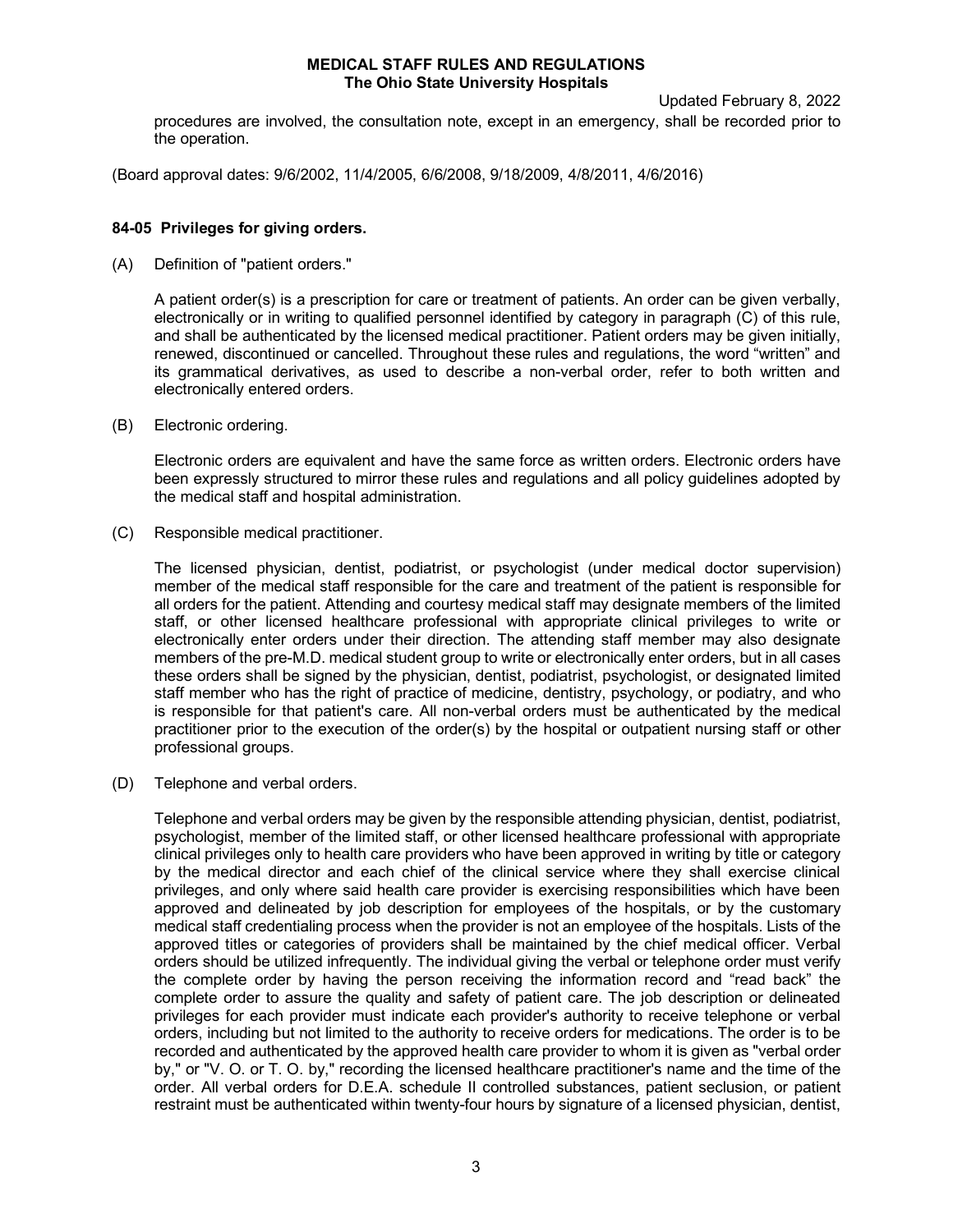Updated February 8, 2022

podiatrist, psychologist, or designated limited staff member, or other licensed healthcare professional with appropriate clinical privileges. Verbal orders for directives of urgent issues that cannot be addressed by the prescriber's order entry are encouraged to be signed electronically within fortyeight hours, but must be authenticated within twenty-one days by a licensed physician, dentist, podiatrist, psychologist, limited staff member, or other licensed healthcare professional with appropriate privileges.

(E) Standing orders.

Standing orders for medications are only approved in emergency situations. All other standing orders must developed, approved, used and monitored in strict compliance with the standing orders medical staff policy approved by the medical staff administrative committee and hospital administration.

(F) Preprinted orders.

Preprinted order forms for patients must be reviewed, dated, timed and signed by a responsible medical practitioner, a limited staff member, or other licensed healthcare professional with appropriate privileges before becoming effective.

(G) Investigational drug orders.

Evidence of informed patient consent must be available to a nurse or pharmacist before an investigational agent is ordered and administered. Investigational drugs may be ordered only upon authorization of the principal or co-investigator or other delegated physician, dentist, psychologist, or podiatrist named in FDA forms 1572 or 1573. Registered nurses or pharmacists who are knowledgeable about the investigational agents may administer the drugs to patients.

(H) Change of nursing service.

"Change of nursing service" means official and physical movement (transfer) of a patient from any permanent care unit to another with or without change in attending physician, dentist, psychologist, or podiatrist or clinical service. Orders effective before transfer must be reviewed, renewed, rewritten or reentered upon transfer by the responsible medical practitioner. The new or renewed orders may be written or electronically entered before or when the patient arrives on the receiving unit and may become effective immediately.

In each case of "change of nursing service," it is the responsibility of the receiving nurse to establish the availability of renewed or new written or electronically entered orders. Prior orders shall remain in effect until new orders are available. This should be done within eight hours of transfer.

(I) Transfer of clinical service.

Transfer of clinical service means transfer of full patient responsibility from one attending physician, dentist, psychologist, or podiatrist to another; the patient may remain on the same unit or a "change of nursing service" may also occur. Admission of a patient from an emergency service to the hospital as an inpatient involves "transfer of clinical service."

For the purposes of writing or electronically entering orders, two essentials of "transfer of clinical service" are necessary:

- (1) The initial transfer order must indicate the release of responsibility and control of the patient, pending acceptance by the receiving service. The order may read "transfer (or admit) to Dr., thoracic surgery service."
- (2) Transfer of service may be completed only by the receiving service writing or electronically entering an order to the effect "accept in transfer (or admission) to Dr., cardiology service."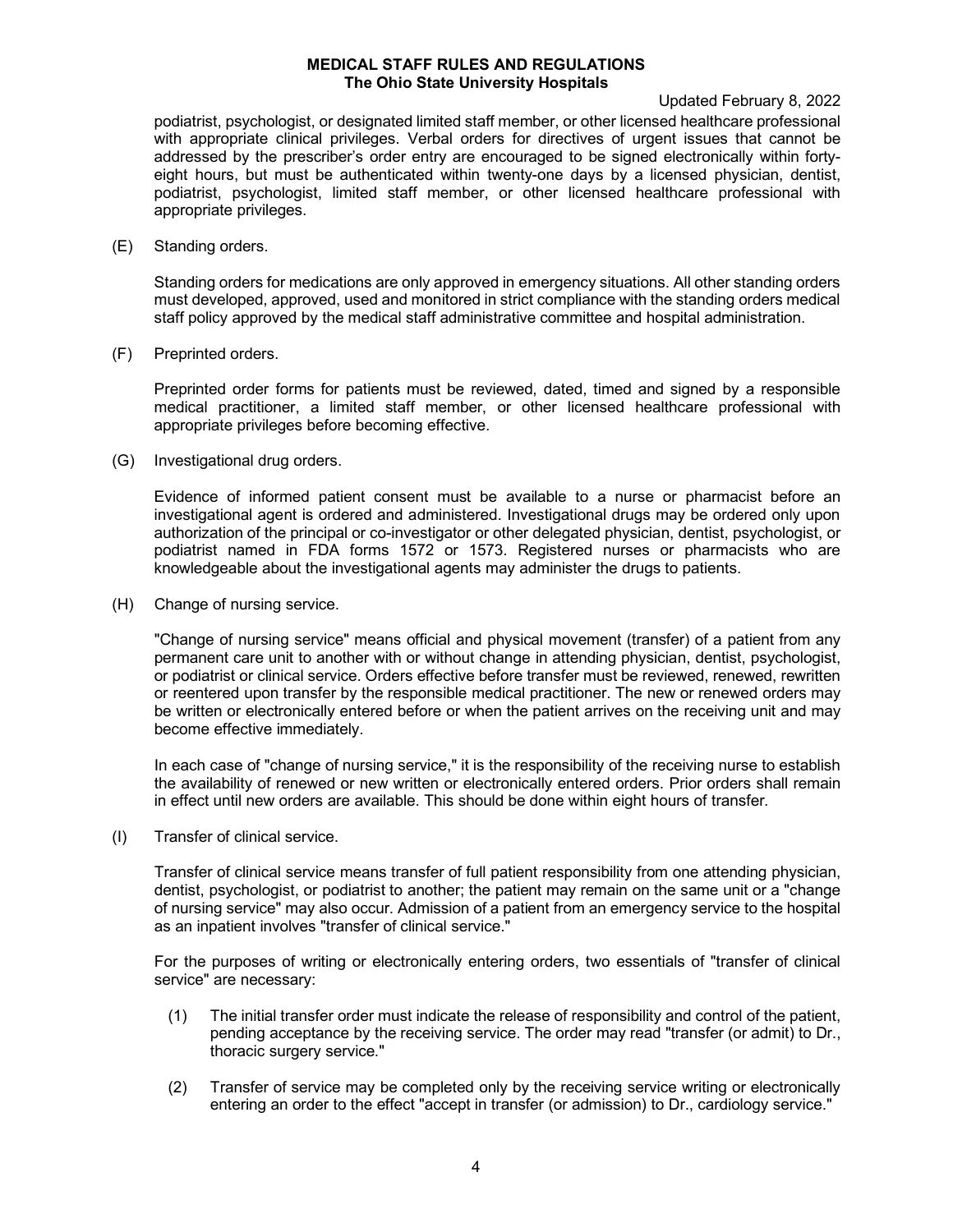Updated February 8, 2022

Orders effective before the transfer must be renewed, rewritten or reentered upon transfer by the responsible medical practitioner, a limited staff member, or other licensed healthcare professional with appropriate privileges. The new or renewed orders may be written or electronically entered before or at the time of transfer, and may become effective immediately. It is the responsibility of the receiving nurse to establish the availability of new or renewed orders. If new orders are unavailable, then the nurse may continue previous orders and immediately notify the responsible medical practitioner.

(J) Patient orders and the "covering" medical practitioner.

"Coverage" of patient responsibilities for another physician, dentist, psychologist, or podiatrist for a brief period of time does not constitute or require "transfer of clinical service" unless so desired and agreed upon by the physician, dentist, psychologist, or podiatrist and patient.

(K) Hospital discharge/readmission orders.

Hospital discharge from standard inpatient units or day care units to outpatient status requires appropriate discharge orders. Readmission to any inpatient unit requires new, rewritten/reentered or renewed orders by the responsible medical practitioner, a limited staff member, or other licensed healthcare professional with appropriate privileges.

(L) Orders in emergency vehicles.

These rules and regulations apply to university hospital's owned and/or manned emergency care and retrieval vehicles.

(M) Do not resuscitate order.

Do not resuscitate orders must be written or electronically entered in strict compliance with the comprehensive policy guidelines published by the medical staff administrative committee and hospital administration. See hospital policy 03-24.

(N) Hospital admission/observation orders.

Hospital admission/observation requires an appropriate level of care (ALOC) designating the patient as an inpatient or an outpatient (observation). The appropriate level of care (ALOC) order may be written and signed by the attending physician. If the ALOC order for inpatient admission is written by a member of the limited staff or other licensed healthcare practitioner with appropriate clinical privileges, it must be cosigned by the attending physician prior to the patient being discharged from the hospital. Admission to any inpatient unit or placing a patient in observation status requires new, rewritten/reentered or renewed orders by the responsible physician, limited staff member or other licensed healthcare practitioner with appropriate clinical privileges and under the supervision of the collaborating physician.

(Board approval dates: 9/6/2002, 6/4/2004, 5/6/2005, 11/4/2005, 2/2/2007, 6/6/2008, 9/18/2009 4/8/2011, 4/6/2016, 9/2/2016)

#### **84-06 Death and autopsy procedures.**

(A) Every member of the medical staff shall be actively interested in securing autopsies whenever possible. No autopsy shall be performed without written consent, permission, or direction as prescribed by the laws of Ohio.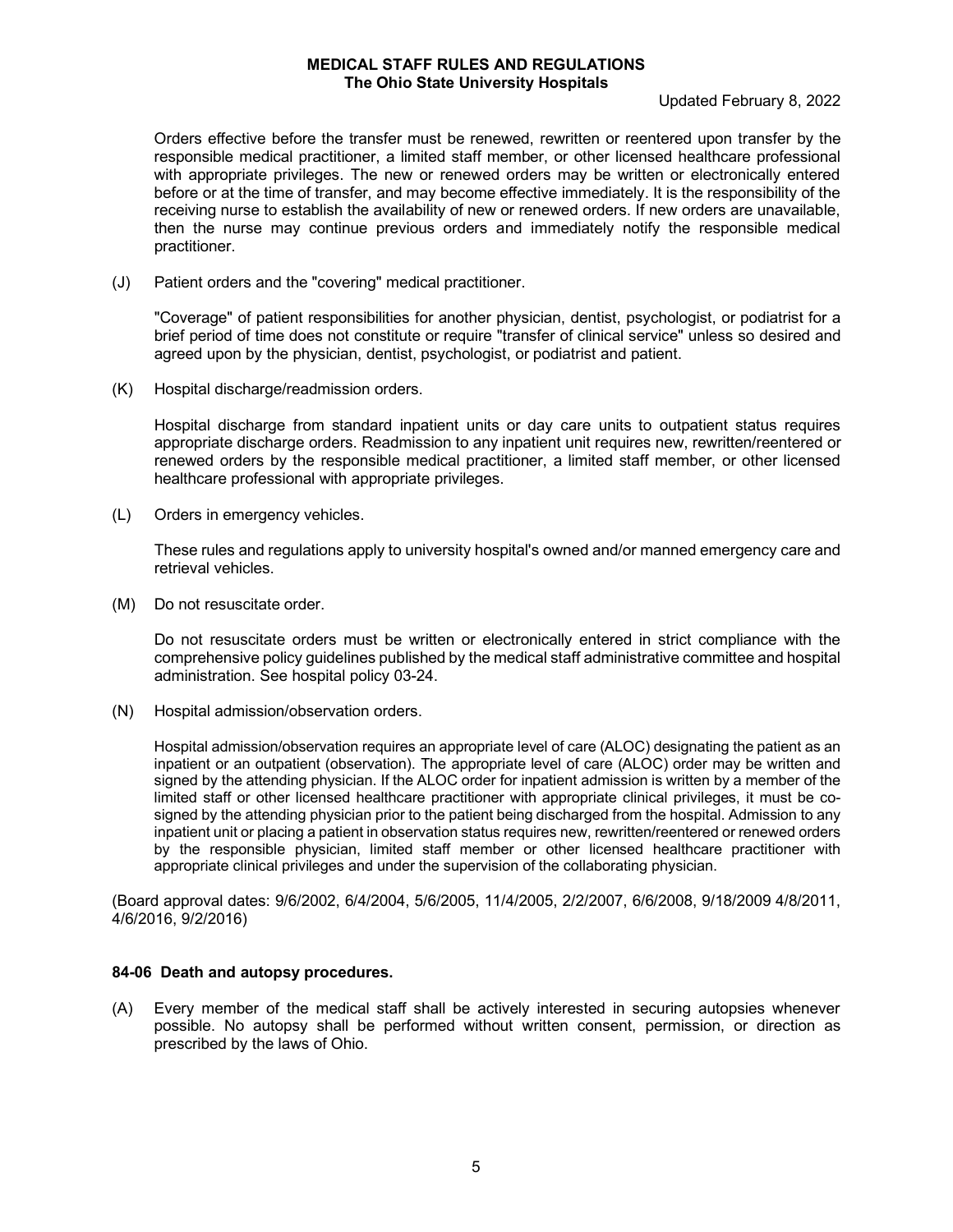Updated February 8, 2022

- (B) All autopsies shall be performed by an attending pathologist with hospital privileges or other attending practitioner who is qualified to perform autopsies. The attending pathologist or his or her designee, who is appropriately credentialed by the hospital, shall have the responsibility of informing the patient's attending physician or designee, who is appropriately credentialed by the hospital, that a proper consent for the performance of an autopsy has been obtained. The anticipated time for the autopsy shall also be reported at this time.
- (C) Criteria for autopsy requests include the following:
	- (1) Coroner's cases when the coroner elects not to perform an autopsy. The county coroner has jurisdiction for performing an autopsy when death is the result of violence, casualty, or suicide, or occurs suddenly in a suspicious or unusual manner. When the coroner elects not to perform an autopsy, a request for an autopsy shall be made pursuant to paragraph (A) of this rule.
	- (2) Unexpected or unexplained deaths, where apparently due to natural causes or due to those occurring during or following any surgical, medical, or dental diagnostic procedures or therapies.
	- (3) Undiagnosed infectious disease where results may be of value in treating close contacts.
	- (4) All deaths in which the cause of death is not known with certainty on clinical grounds.
	- (5) Cases where there is question of disease related to occupational exposure.
	- (6) Organ donors (to rule out neoplastic or infectious disease).
	- (7) Cases in which autopsy may help to allay the concerns of the family or public regarding the death and to provide assurance to them regarding the same.
	- (8) Deaths in which autopsy may help to explain unknown or unanticipated medical complications to the attending.
	- (9) Deaths of patients who have participated in investigational therapy protocols.
	- (10) Deaths in which there is a need to enhance the education and knowledge of the medical staff and house staff. The attending practitioner shall be notified of the autopsies performed by the pathology department.
- (D) When an autopsy is performed, provisional anatomic diagnosis should be recorded in the medical record within three days and the complete protocol should be made a part of the record within sixty days.

(Board approval dates: 9/6/2002, 11/2/2007, 9/18/2009, 4/6/2016)

### **84-07 Disaster plan.**

A civil, military, natural emergency or disaster, may be declared by the medical director and executive director of university hospitals or their designees. The comprehensive planning for triage and treatments of patients presenting for urgent or emergency care shall be the responsibility of the medical director. The departments of emergency medicine and the department of surgery shall be charged with the primary responsibility for trauma patient care.

Upon order of the medical director, patients may be discharged, transferred to another hospital, or moved to other health care facilities in order to make more room for critical ill or injured patients. The medical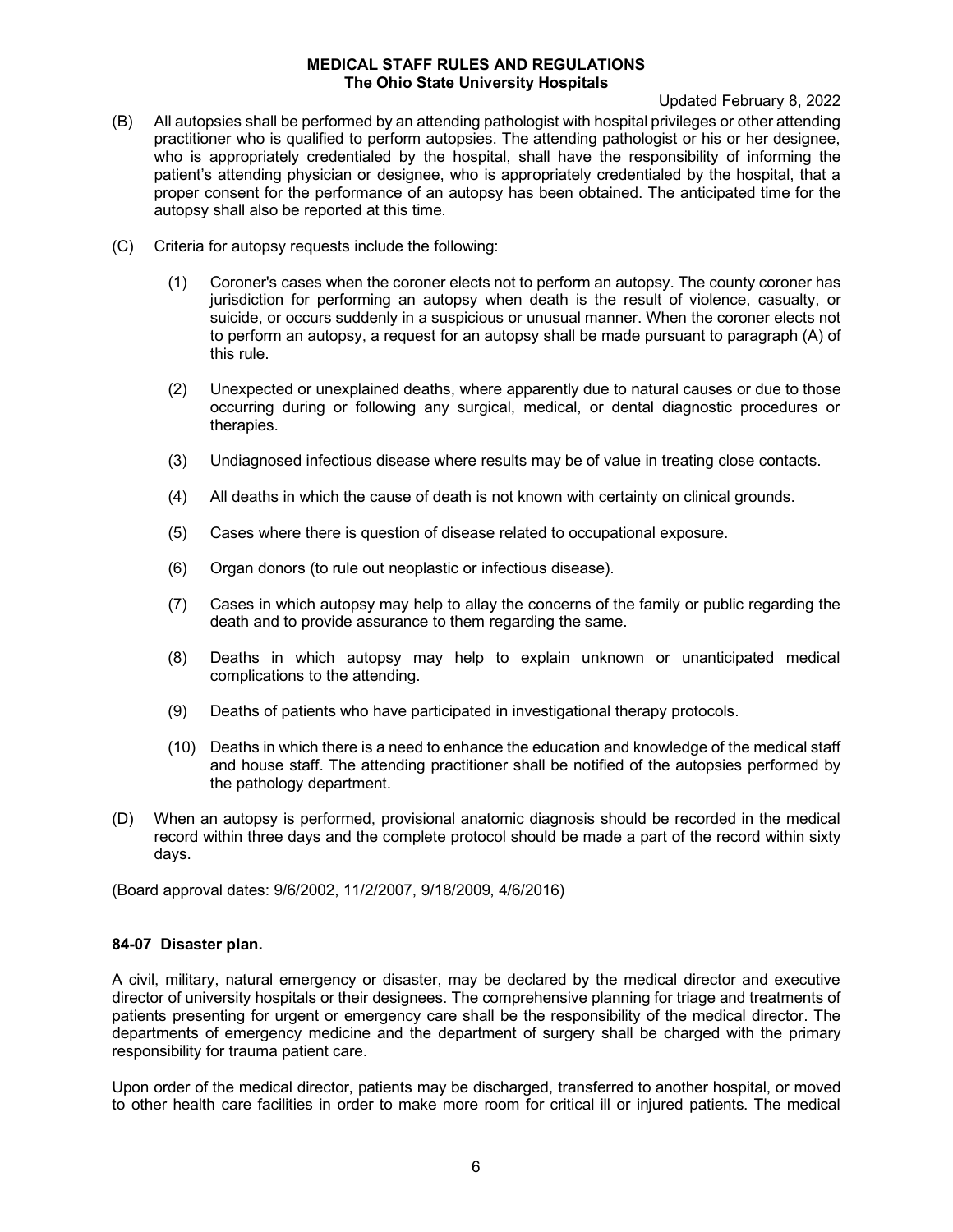Updated February 8, 2022

director and the executive director may participate in local or regional emergency or disaster plans as may be appropriate to save lives and provide adequate medical care and treatment.

(Board approval dates: 9/6/2002, 4/6/2016)

# **84-08 Emergency care.**

(A) Level of services

The emergency department offers level I comprehensive care twenty-four hours/day. Emergency medical services are provided to any patient requiring appropriate care in the university hospitals emergency department, university hospitals east emergency department or for any pregnant patient in the university hospitals labor and delivery triage unit that provides care twenty-four hours/day. No patient shall be arbitrarily transferred to another hospital if university hospitals have the capability of proceeding with the necessary care.

(B) Organization

The respective department/unit shall be directed by a physician member of the attending medical staff, known as the medical director. An acting director shall be designated and authorized to perform the functions of the director when the director is not available. Both shall be board certified or eligible in emergency medicine and shall have at least three years training or experience.

(C) Coverage

All patient care is the responsibility of attending, courtesy A and community affiliate medical staff. Medical coverage may be provided by limited staff under supervision by the attending, or courtesy A members of the medical staff. Medical screening examinations shall be performed by members of the medical staff or his/her designee appropriately credentialed by the hospital and under the supervision of the collaborating medical staff member. When a consultation or arrangement for admission is referred to specialty service, the member of the attending medical staff to whom the consult is directed shall be notified of the findings by the limited staff and concur in the treatment plan and disposition of the patient. This shall be recorded in the electronic medical record. When limited staff are unavailable or unable to provide the appropriate level of services, the attending staff member shall be contacted directly by the emergency department staff physician for provision of necessary and appropriate care (see 3335-43-07 (B) of the Administrative Code).

(D) Policies

Written policies in each emergency department and in the labor and delivery triage unit shall be developed by the medical director in consultation with appropriate services. These shall be reviewed at least annually and approved by the medical staff or its representatives and the hospital administration. These shall be revised as needed and dated at time of last review.

(E) Records

Records shall be maintained on all patients in accordance with the rules of the Joint Commission for a level I service. The emergency record shall be incorporated into the permanent hospital electronic medical record.

(Board approval dates: 9/6/2002, 9/18/2009, 4/6/2016)

### **84-09 Surgical case review.**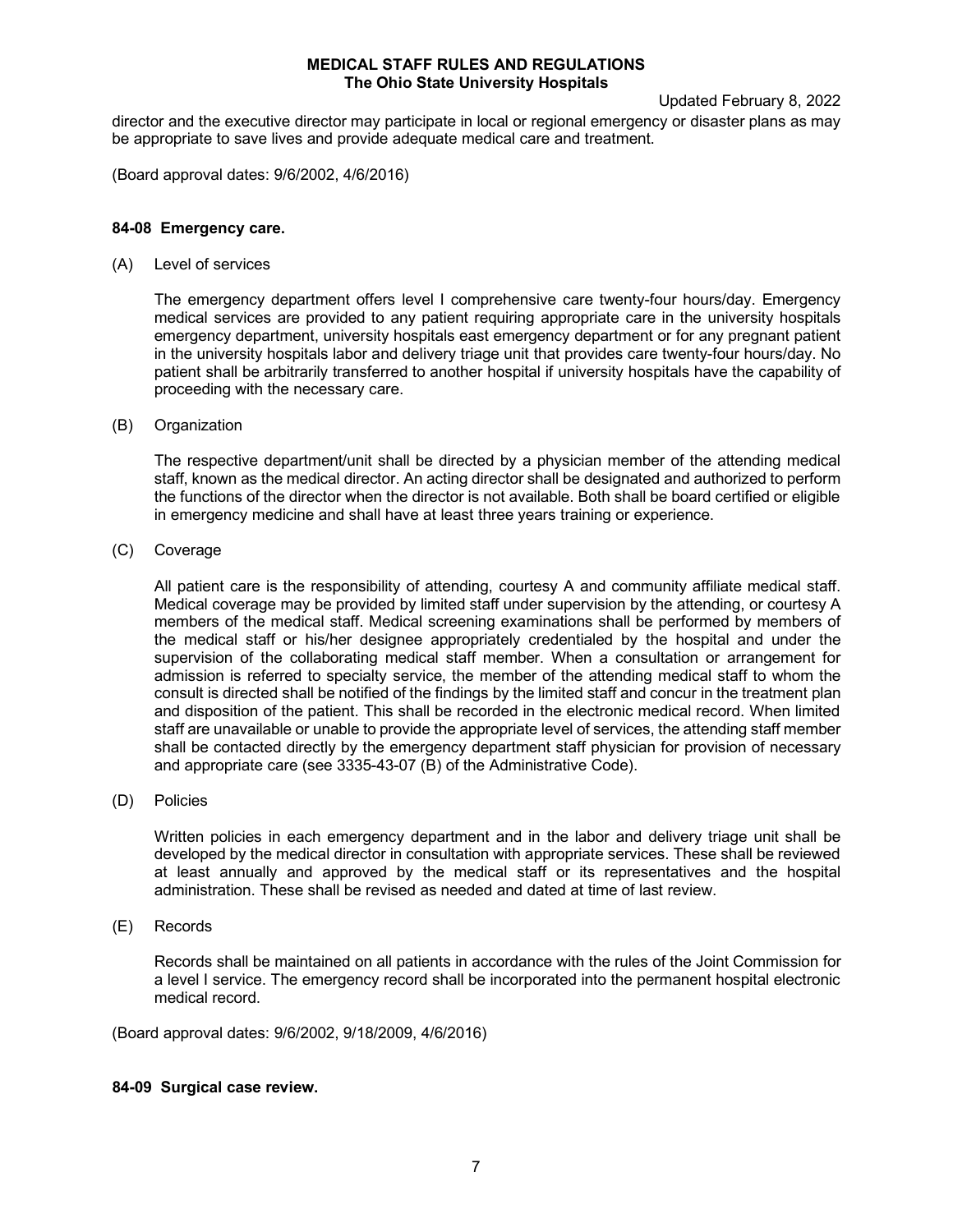Updated February 8, 2022

Surgical case review shall be performed as part of the hospital's peer review and quality improvement activity on an ongoing basis, at least monthly, by each department/division (as appropriate) regularly doing surgical procedures. The review shall include indications for surgery and all cases in which there is a major discrepancy between preoperative and postoperative (including pathologic) diagnoses. Discrepancies between the clinical impression and tissue removed during a surgical procedure are identified by pathology and then referred to the appropriate department performing surgical procedures for review. A screening mechanism based on predetermined criteria may be established for cases involving no specimens. Written records of the evaluations and any action taken shall be maintained in the quality and operations improvement division, available to the medical director or the director's designee and the clinical department chairperson or their designee.

(Board approval dates: 9/6/2002, 4/6/2016)

# **84-10 Tissue disposition.**

All tissue and foreign bodies removed during a surgical procedure shall be sent to the pathology laboratory for examination except for the following categories. These exceptions may be invoked by the attending surgeon only when the quality of care is not compromised by the exception, when another suitable means of verification of the removal is routinely employed, and when there is an authenticated operative or other official report that documents the removal. The categories of specimens that may be exempted from pathological examination are the following:

- (A) Specimens that by their nature or condition do not permit fruitful examination, such as cataract, orthopedic appliance, foreign body, or portion of rib removed only to enhance operative exposure;
- (B) Therapeutic radioactive sources, the removal of which shall be guided by radiation safety monitoring requirements;
- (C) Traumatically injured members that have been amputated and for which examination for either medical or legal reasons is not deemed necessary;
- (D) Foreign bodies (for example, bullets) that for legal reasons are given directly in the chain of custody to law enforcement representatives;
- (E) Specimens known to rarely, if ever, show pathological change, and removal of which is highly visible postoperatively, such as the foreskin from the circumcision of a newborn infant;
- (F) Placentas that are grossly normal and have been removed in the course of operative and nonoperative obstetrics; and
- (G) Teeth, provided the number, including fragments, is recorded in the medical record.

(Board approval dates: 9/6/2002, 4/6/2016)

### **84-11 Committees and policy groups.**

In addition to the medical staff committees, the medical staff shall participate in the following hospital monitoring functions: infection control, clinical quality management, safety, disaster planning, and in other leadership council advisory policy groups.

(Board approval dates: 9/6/2002, 4/6/2016)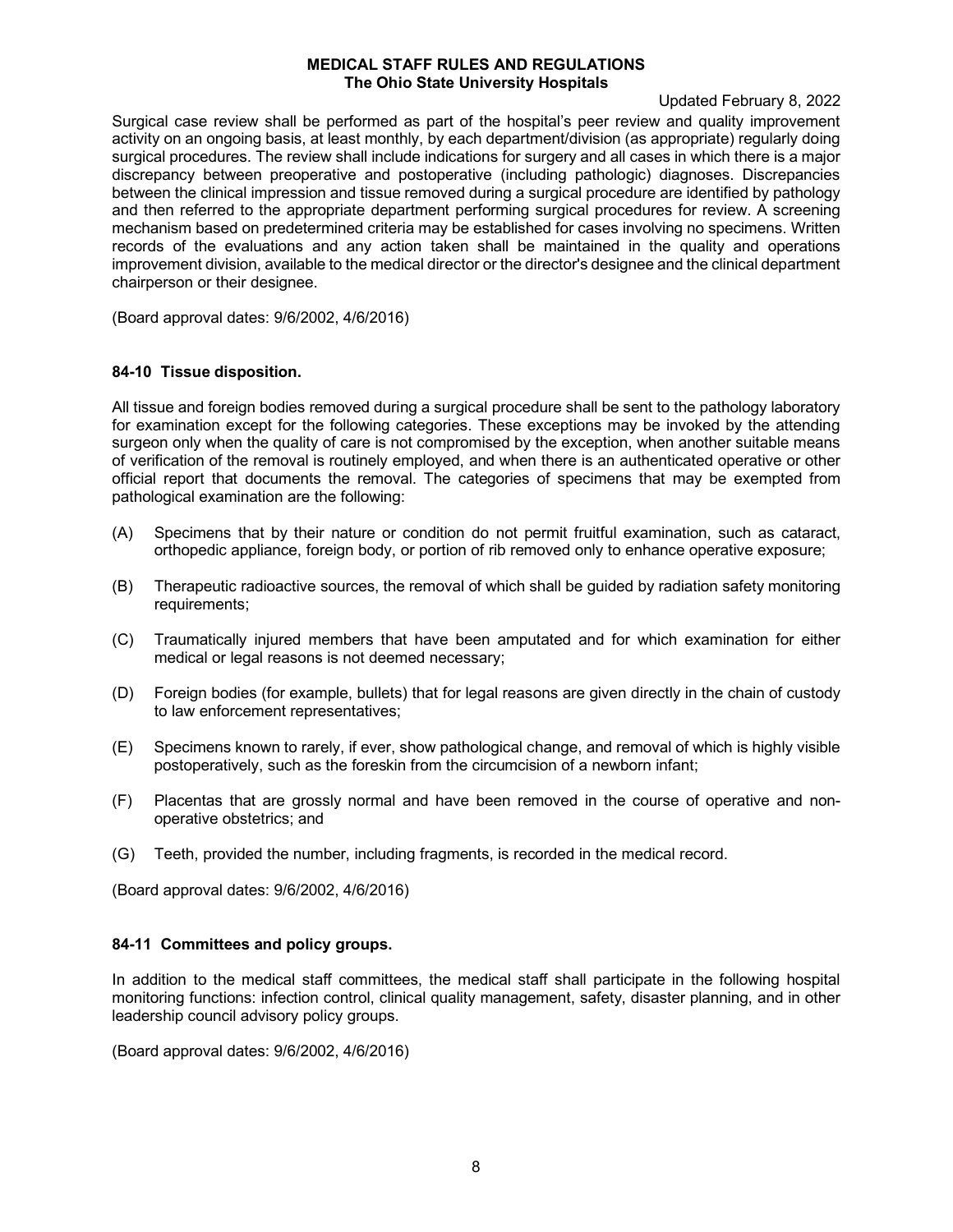### **84-12 Medical records.**

- (A) Each member of the medical staff shall conform to the medical information management department policies, including the following:
	- (1) Medical Record contents

The attending medical staff member shall be ultimately responsible for the preparation of a complete medical record of each patient. The medical record may contain information collected and maintained by members of the medical staff, limited staff, other licensed healthcare professionals, medical students or providers who participate in the care of the patient in an electronic or paper form. This record shall include the following elements as it applies to the patient encounter:

- (a) Identification and demographic data including the patient's race and ethnicity.
- (b) The patient's language and communication needs.
- (c) Emergency care provided to the patient prior to arrival, if any.
- (d) The legal status of patients receiving mental health services.
- (e) Evidence of known advance directives.
- (f) Statement of present complaint.
- (g) History and physical examination.
- (h) Any patient generated information.
- (i) Provisional diagnosis.
- (j) Documentation of informed consent when required.
- (k) Any and all orders related to the patient's care.
- (l) Special reports, as those from:
	- (i) The clinical laboratory, including examination of tissues and autopsy findings, when applicable.
	- (ii) Signed and dated reports of nuclear medicine interpretations, consultations, and procedures.
	- (iii) The radiology department.
	- (iv) Consultants.
- (m) Medical and surgical treatments.
- (n) Progress notes.
- (o) Pre-sedation or pre-anesthesia assessment and plans of care for patients receiving anesthesia.
- (p) An intra-operative anesthesia record.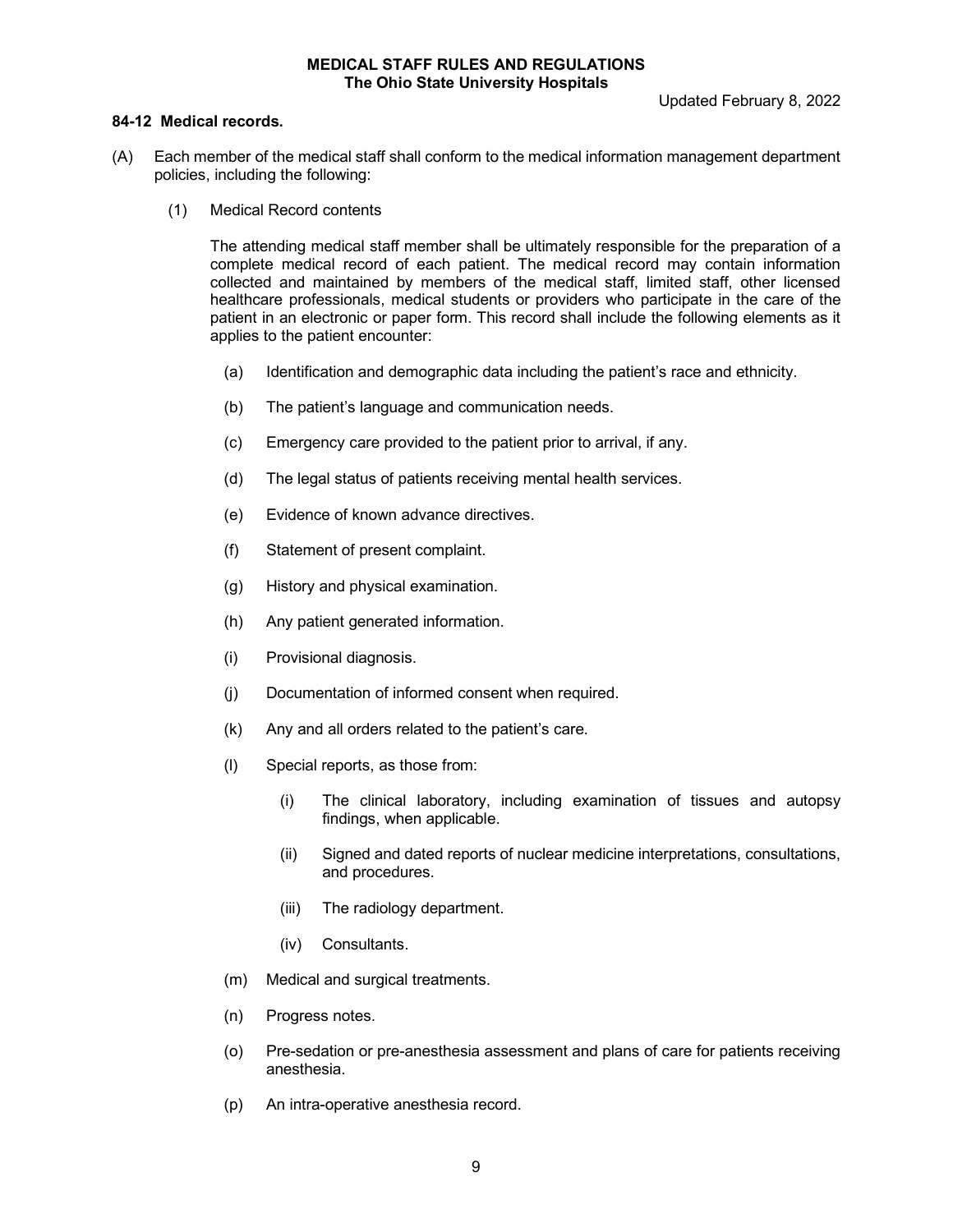Updated February 8, 2022

- (q) Postoperative documentation records, including the patient's vital signs and level of consciousness; medications, including IV fluids, blood and blood components; any unusual events or postoperative complications; and management of such events
- (r) Postoperative documentation of the patient's discharge from the post-sedation or post-anesthesia care area by the responsible licensed independent practitioner or according to discharge criteria.
- (s) A post-anesthesia follow-up report written within forty-eight hours after surgery.
- (t) Reassessments and revisions of the treatment plan.
- (u) Every dose of medication administered and any adverse drug reaction.
- (v) Every medication dispensed to an inpatient at discharge.
- (w) Summary and final diagnosis as verified by the attending medical staff member's signature.
- (x) Discharge disposition, condition of patient at discharge, and instructions given at that time and the plan for follow up care.
- (y) Any referrals and communications made to external or internal providers and to community agencies.
- (z) Any records of communication with the patient made by telephone or email or patient electronic portal.
- (2) Deadlines and sanctions.
	- (a) A procedure note shall be entered in the record by the responsible attending medical staff member or the medical staff member's designee, who is appropriately credentialed by the hospital, immediately upon completion of an invasive procedure. Procedure notes must be written for any surgical or medical procedures, irrespective of their repetitive nature, which involve material risk to the patient. Notes for procedures completed in the operating rooms must be finalized in the operating room information system by the attending surgeon. For any formal operative procedures, a note shall include preoperative and postoperative diagnoses, procedure(s) performed and description of each procedure, surgeon(s), resident(s), anesthesiologist(s), surgical service, type of anesthesia (general or local), complications, estimated blood loss, any pertinent information not included on the O.R./anesthesia record, preliminary surgical findings, and specimens removed and disposition of each specimen. Where a formal operative report is appropriate, the report must be completed immediately following the procedure. The operative/procedure report must be signed by the attending medical staff member. Any operative/procedure report not completed or any procedure note for procedures completed in the operating rooms not completed in the operating room information system by ten a.m. the day following the procedure shall be deemed delinquent and the attending medical staff member responsible shall lose operating/procedure room and medical staff privileges the following day. The operating rooms and procedure rooms will not cancel cases scheduled before the suspension occurred. Effective with the suspension, the attending medical staff member will lose all privileges to schedule elective and add-on cases. The attending medical staff member will only be allowed to schedule emergency cases until all delinquent operative/procedure reports are completed. All emergency cases scheduled by suspended medical staff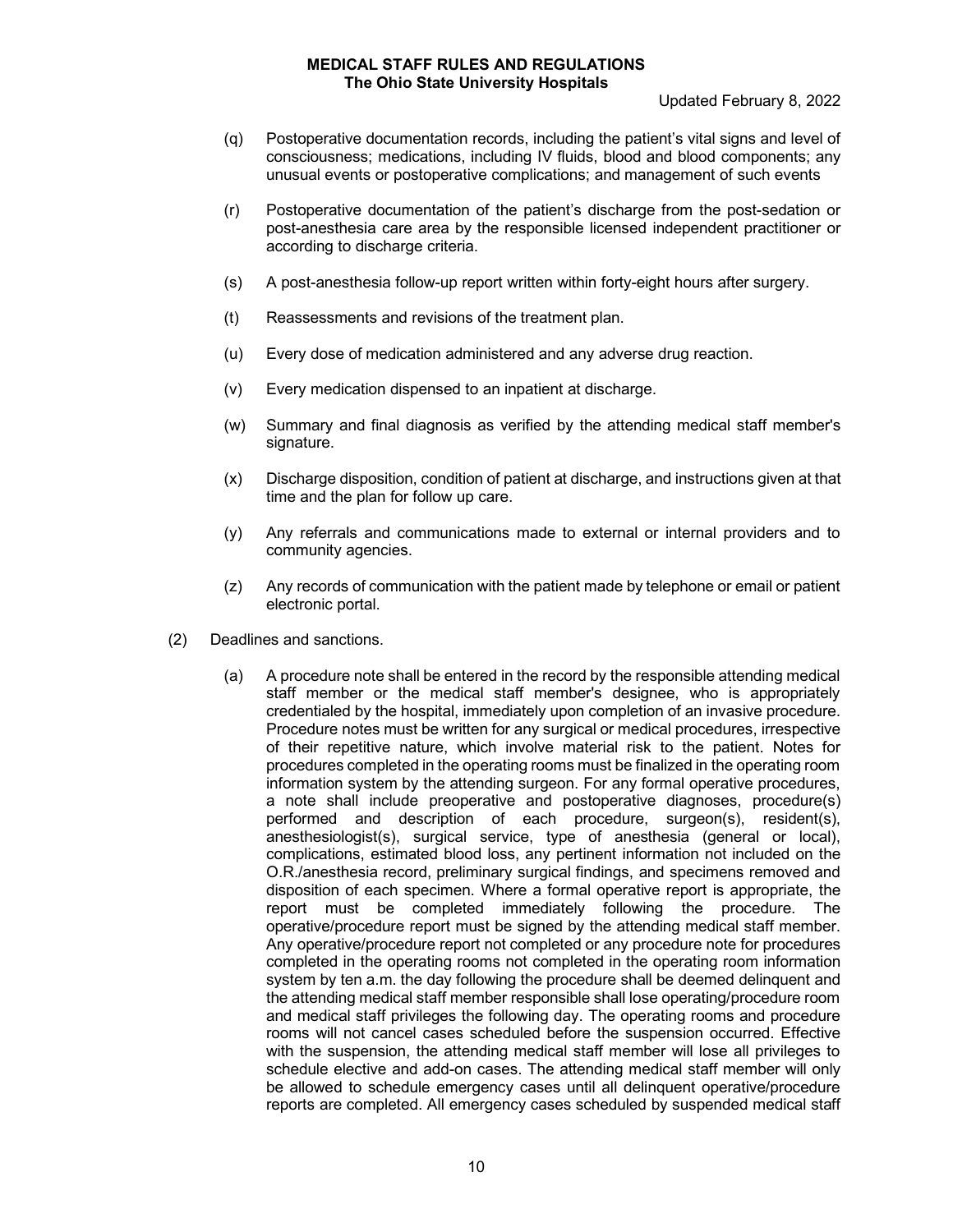Updated February 8, 2022

members are subject to the review of the medical director and will be reported to the suspended medical staff members' chief of the clinical department and the medical director by the operating room staff. Affected medical staff members shall receive telephone calls from the medical information management department indicating the delinquent operative/procedure reports.

(b) Progress notes must provide a pertinent chronological report of the patient's course in the hospital and reflect any change in condition, or results of treatment. In the event that the patient's condition has not changed, and no diagnostic studies have been done, a progress note must be completed by the attending medical staff member or his or her designated member of the limited medical staff or practitioner with appropriate privileges at least once every day.

Each medical student or other licensed health care professional progress note in the medical records should be signed or counter-signed by a member of the attending, courtesy, or limited staff.

- (c) Medical staff members with more than twenty-five verbal orders that remain unsigned greater than twenty-one days after the date of order will be subject to corrective action including administrative suspension which may include suspension of admitting and operating room scheduling privileges until the orders are signed. Medical staff members shall be notified electronically prior to suspension for unsigned verbal orders.
- (d) Birth certificates must be signed by the medical staff member who delivers the baby within one week of completion of the certificate. Fetal death certificates and death certificates must be signed and the cause of death must be recorded by the medical staff member with a permanent Ohio license within twenty-four hours of death.
- (e) Office visit encounters shall be closed within ten days of the patient's visit.
- (f) All entries not previously defined must be signed within ten days of completion.
- (g) Queries by clinical documentation specialists requesting clarification of a patient's diagnoses and procedures will be resolved within five business days of confirmed notification of request.
- (3) Discharges
	- (a) Patients may not be discharged without a written or electronically entered discharge order from the appropriately credentialed, responsible medical staff member, limited staff member, or other licensed healthcare professional.
	- (b) At the time of discharge, the appropriately credentialed attending medical staff member, limited staff member, or other licensed healthcare professional is responsible for verifying the principal diagnosis, secondary diagnoses, the principal procedure, if any, and any other significant invasive procedures that were performed during the hospitalization. If a principal diagnosis has not yet been determined, then a "provisional" principal diagnosis should be used instead.
	- (c) The discharge summary must be available to any facility receiving the patient before the patient arrives at the facility. Similarly, the discharge summary must be available to the care provider before the patient arrives at any outpatient care visit subsequent to discharge. The discharge summary should be available within forty-eight hours of discharge for all patients. The discharge summary should be signed by the responsible medical staff member within forty-eight hours of availability.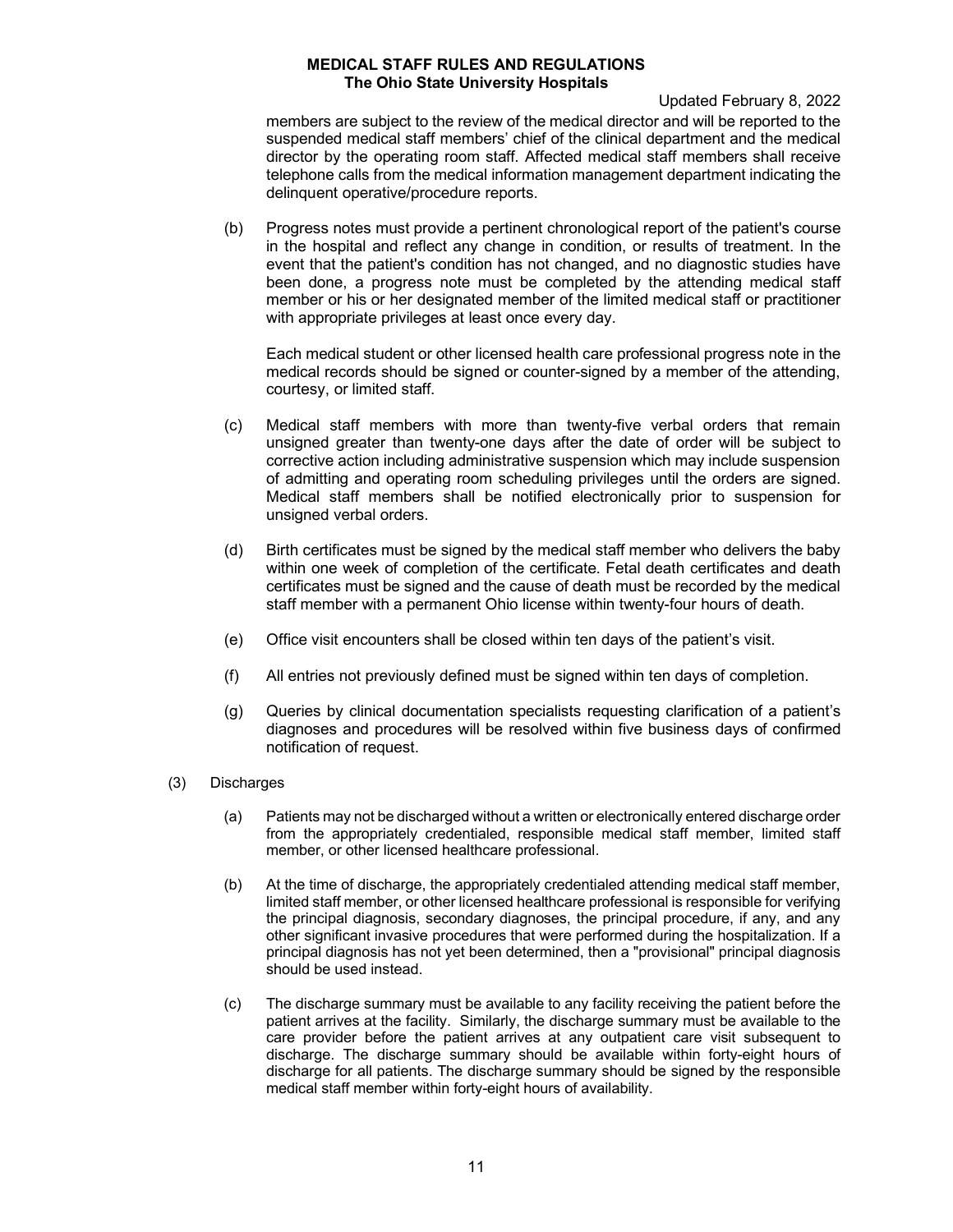Updated February 8, 2022

- (d) The discharge summary must contain the following elements:
	- i. hospital course including reason for hospitalization and significant findings upon admission;
	- ii. principal and secondary diagnoses or provisional diagnoses;
	- iii. relevant diagnostic test results;
	- iiii. procedures performed and care, treatment and services provided;
	- ivi. condition at discharge;
	- vi. medication list and medication instructions;
	- vii. plan for follow up of tests and studies for which results are pending at discharge;
	- viii. coordination and planning for follow-up testing and appointments;
	- viiii. plans for follow up care and communication, and the instructions provided to the patient.
- (e) A complete summary is required on all patients who expire, regardless of length of stay.
- (f) All medical records must be completed by the attending medical staff member or, when applicable, the limited staff member or other licensed healthcare professional within twenty-one days of discharge of the patient.
- (g) Attending medical staff members shall be notified prior to suspension for all incomplete records. After notification, attending medical staff members shall have their admitting and operative scheduling privileges suspended until all records are completed. Attending medical staff members shall receive electronic notification of delinquent records. If an attempt is made by the attending medical staff member, or the attending medical staff member's designee, who is appropriately credentialed by the hospital, when applicable, to complete the record, and the record is not available, electronically for completion, the record shall not be counted against the attending medical staff member. Medical staff members who are suspended for a period of longer than one hundred twenty consecutive days are required to appear before the practitioner evaluation committee.
- (h) Records which are incomplete, more than twenty-one days after discharge or the patient's visit are defined as delinquent.
- (4) Confidentiality.

Access to medical records is limited to use in the treatment of patients, research, and teaching. All medical staff members are required to maintain the confidentiality of medical records. Improper use or disclosure of patient information is subject to disciplinary action.

(5) Ownership.

Medical records of hospital-sponsored care including pathological examinations, slides, radiological films, photographic records, cardiographic records, laboratory reports, statistical evaluations, etc. are the property of the hospital and shall not be removed from the hospital's jurisdiction and safekeeping except in accordance with a court order, subpoena, or statute.

(6) Records storage and security.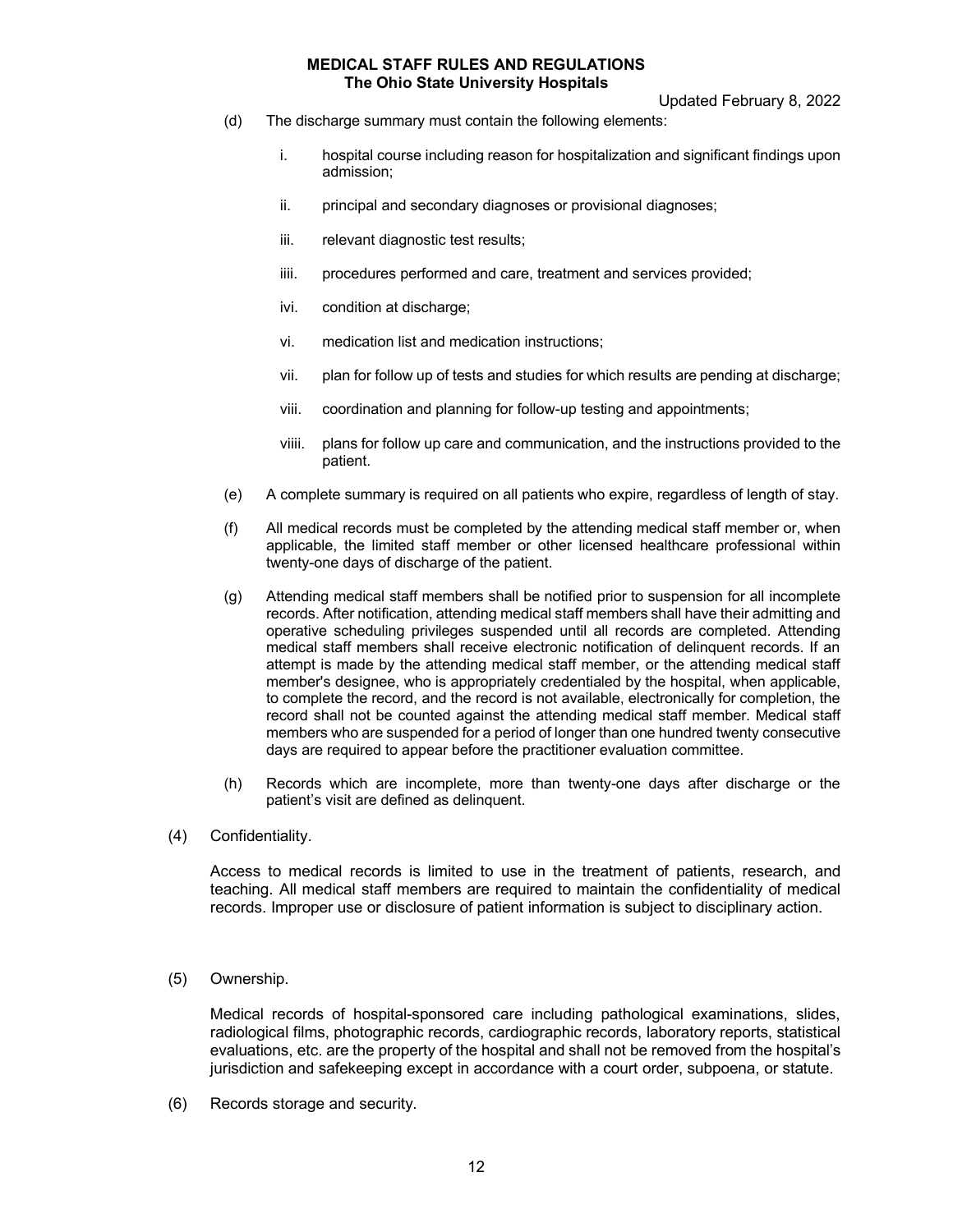#### Updated February 8, 2022

In general, medical records shall be maintained by the hospital. Records on microfilms, paper, electronic tape recordings, magnetic media, optical disks, and such other acceptable storage techniques shall be used to maintain patient records for twenty-one years for minors and ten years for adults. In the case of readmission of the patient, all records or copies thereof from the past ten/twenty-one years shall be available for the use of the attending medical staff member or other health care providers.

- (7) Informed consent documentation.
	- (a) Where informed consent is required for a special procedure (such as surgical operation), documentation that such consent has been obtained must be made in the hospital record prior to the initiation of the procedure. Such documentation shall be incompliance with the hospitals policy and procedure manual section 03-27.
	- (b) In the case of limb amputation, a limb disposition form, in duplicate, must be signed prior to the operation.
- (8) Sterilization consent.

Prior to the performance of an operative procedure for the expressed purpose of sterilization of a (male or female) patient, the attending medical staff member shall be responsible for the completion of the legal forms provided by the hospital and signed by the patient. Patients who are enrolled in the Medicaid program must have their forms signed at least thirty days prior to the procedure. Informed consent must also be obtained from one of the parents or the guardian of an unmarried minor.

(9) Criteria changes.

The medical information management department shall define the criteria for record completion subject to the approval of the medical staff.

- (10) Entries and authentication.
	- (a) Entries in the medical record can only be made by staff recommended by the medical information management department subject to the approval of the medical staff.
	- (b) All entries must be legible and complete and must be authenticated, timed and dated promptly by the person, identified by name and discipline, who is responsible for ordering, providing, or evaluating the service furnished.
	- (c) The electronic signature of medical record documents requires a signing password. At the time the password is issued, the individual is required to sign a statement that she/he will be the only person using the password. This statement will be maintained in the department responsible for the electronic signature system.
	- (d) Signature stamps may not be used in the medical record.

(Board approval dates: 9/6/2002, 3/5/2003, 6/4/2004, 5/6/2005, 11/4/2005, 2/2/2007, 11/2/2007, 6/6/2008, 9/18/2009, 4/8/2011, 8/31/2012, 4/6/2016, 9/2/2016, 4/6/2018, 5/31/2019, 2/8/2022)

### **84-13 Operating room committee.**

(A) The operating room committee shall have representation from clinical departments using the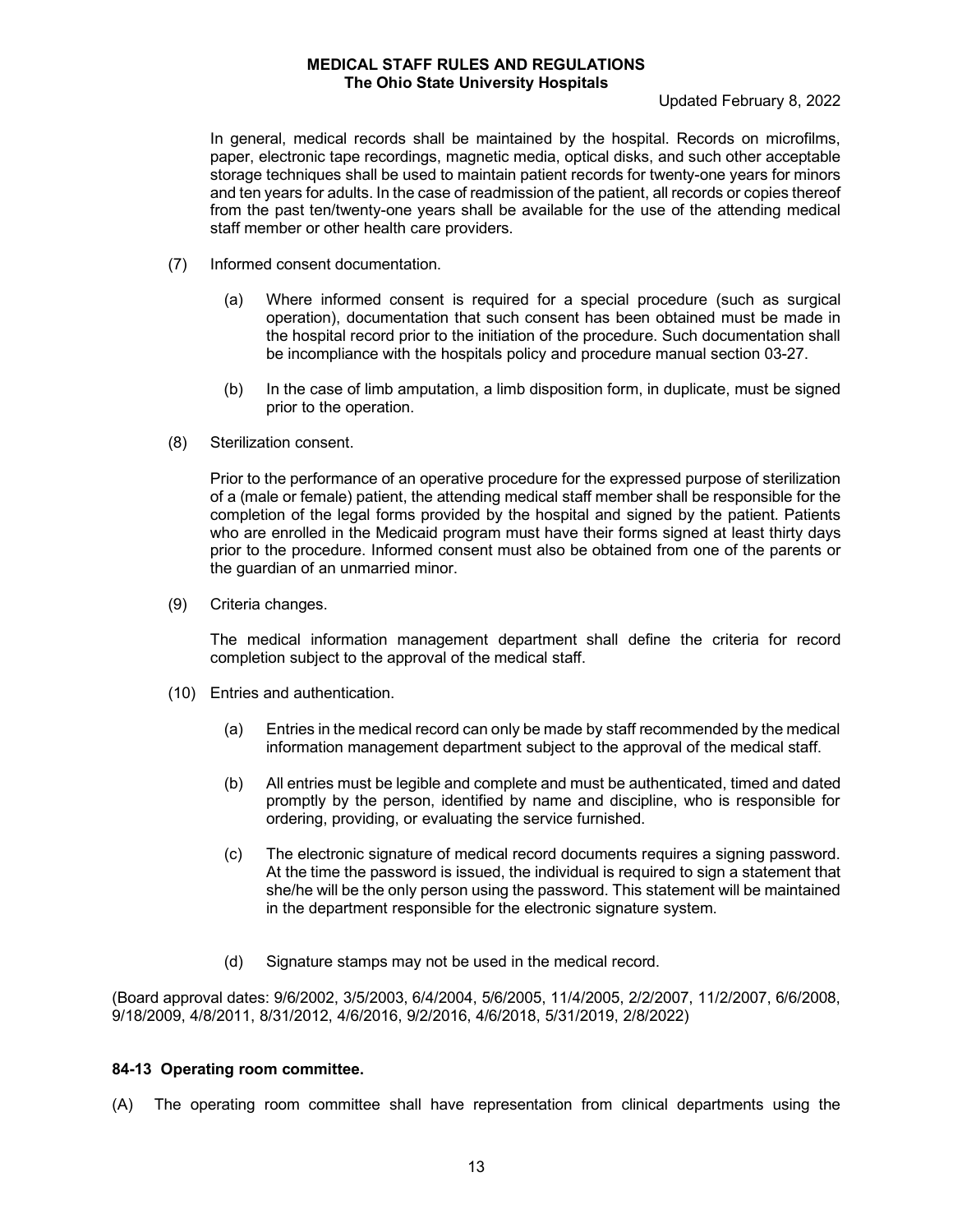Updated February 8, 2022

operating room, the medical director of the operating room, nursing, director of the operating room, the operating room coordinator, and hospital administration. The committee is appointed by the medical director in consultation with the executive director of university hospitals. The committee shall meet at least quarterly and carry out the following duties:

- (1) Insure that surgical privileges have been delineated for each member of the medical staff who uses the operating rooms.
- (2) Develop written policies and procedures concerning the scope and provision of care in the surgical suite in cooperation with the departments and services concerned.
- (3) Consider problems in operating room functions brought to its attention by any of its members.
- (4) Monitor medical staff compliance with operating room policies established for patient safety, infection control, and smooth functioning of the operating rooms.
- (5) Develop and make recommendations to the medical staff administrative committee regarding conduct of medical staff in the operating rooms.
- (6) Maintain written records of actions taken, and results of those actions, and make these available to each committee member, the vice president for health sciences, the medical director, the executive director, and the associate executive directors.
- (7) The operating room committee shall be a hospital committee and be appointed in accordance with policies and procedures of the Ohio state Wexner medical center board.
- (B) Each member of the medical staff shall conform to the policies established by the operating room committee, including the following:

A member of the attending surgical staff shall be present in person during surgical procedures and a member of the attending anesthesiology staff shall be present in person during anesthetization, shall be familiar with the progress of the procedure, and be immediately available at all times during the procedure.

(Board approval dates: 9/6/2002, 5/14/2010, 4/6/2016)

### **84-14 Pharmacy and therapeutics committee.**

The pharmacy and therapeutics and drug utilization committee shall be appointed in conformity with these bylaws and have representation from medical staff, nursing, pharmacy department, and hospital administration. The majority of members shall be members of the medical staff. The committee shall meet at least quarterly and carry out the following duties:

- (A) Review the appropriateness, safety, and effectiveness of the prophylactic, empiric, and therapeutic use of drugs, including antibiotics, through the analysis of individual or aggregate patterns of drug practice.
- (B) Provide the medical and hospitals staff with information and advice concerning the proper use of drugs and related products. Monitor and evaluate those drugs which are most prescribed, known to present problems or risks to patients, and which constitute a critical part of a patient's specific diagnosis, condition or procedure.
- (C) Consider the welfare of patients as well as education, research and economic factors when analyzing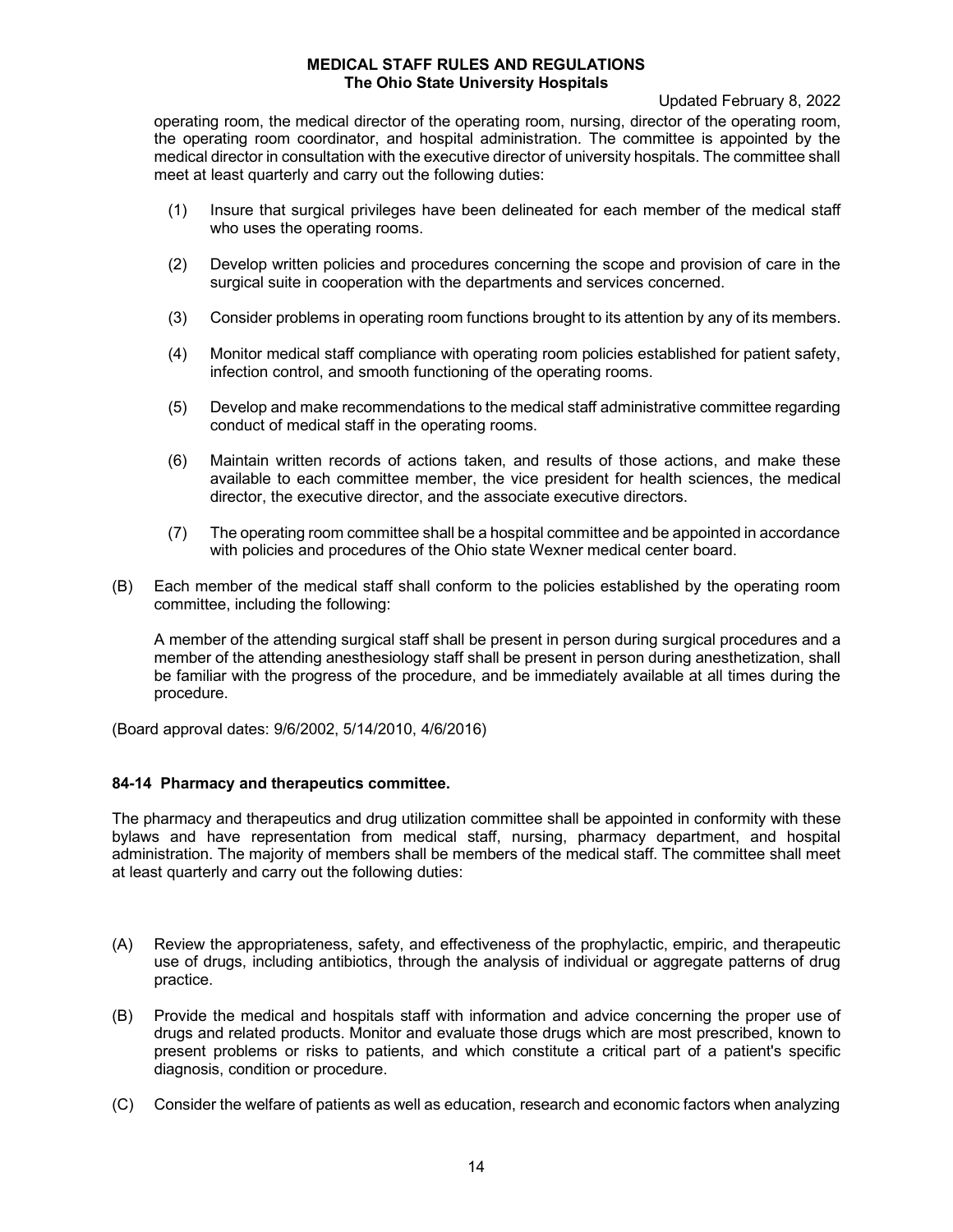Updated February 8, 2022

the utilization of drugs and related products.

- (D) Advise on the use and control of experimental drugs.
- (E) Develop or approve policies and procedures relating to the selection, distribution, use, handling, and administration of drugs and diagnostic testing materials.
- (F) Review all significant untoward drug reactions.
- (G) Maintain the Formulary of Accepted Drugs with review of proposed additions and deletions and review of use of non-formulary drugs within the institution.
- (H) Maintain written reports of conclusions, recommendations, actions taken, and the results of actions taken, and report these at least quarterly to the medical staff administrative committee.
- (I) Create sub-committees, as follows: pharmacy and therapeutic and drug utilization executive subcommittee; formulary sub-committee; antibiotic usage sub-committee; medical safety and policy subcommittee; and the therapeutic drug monitoring sub-committee.
- (J) The therapeutic drug utilization monitoring sub-committee shall:
	- (1) Establish methods by which serum blood levels may be used to improve the therapeutic activity of drugs.
	- (2) Establish programs to educate health care providers to the appropriate methods of monitoring the therapeutic effect in drugs via serum drug assays.
	- (3) Provide guidance to the therapeutic drug monitoring service at university hospitals.
	- (4) Recommend the development of policies and procedures to the pharmacy and therapeutic and drug utilization executive sub-committee.

(Board approval dates: 4/7/2000, 9/6/2002, 4/6/2016)

### **84-15 Transfusion and isoimmunization committee.**

- (A) The transfusion and isoimmunization committee shall be appointed pursuant to these bylaws and include representation from physicians of the clinical departments frequently using blood products, nursing, transfusion service, and hospital administration. The majority of members shall be members of the medical staff. The committee shall meet at least quarterly and carry out the following duties:
	- (1) Evaluate the appropriateness of all transfusions, including the use of whole blood and blood components.
	- (2) Evaluate all confirmed or suspected transfusion reactions.
	- (3) Develop and recommend to the medical staff administrative committee policies and procedures relating to the distribution, use, handling, and administration of blood and blood components.
	- (4) Review the adequacy of transfusion services to meet the needs of patients.
	- (5) Review ordering practices for blood and blood products.
	- (6) Provide a liaison between the clinical departments, nursing services, hospital administration,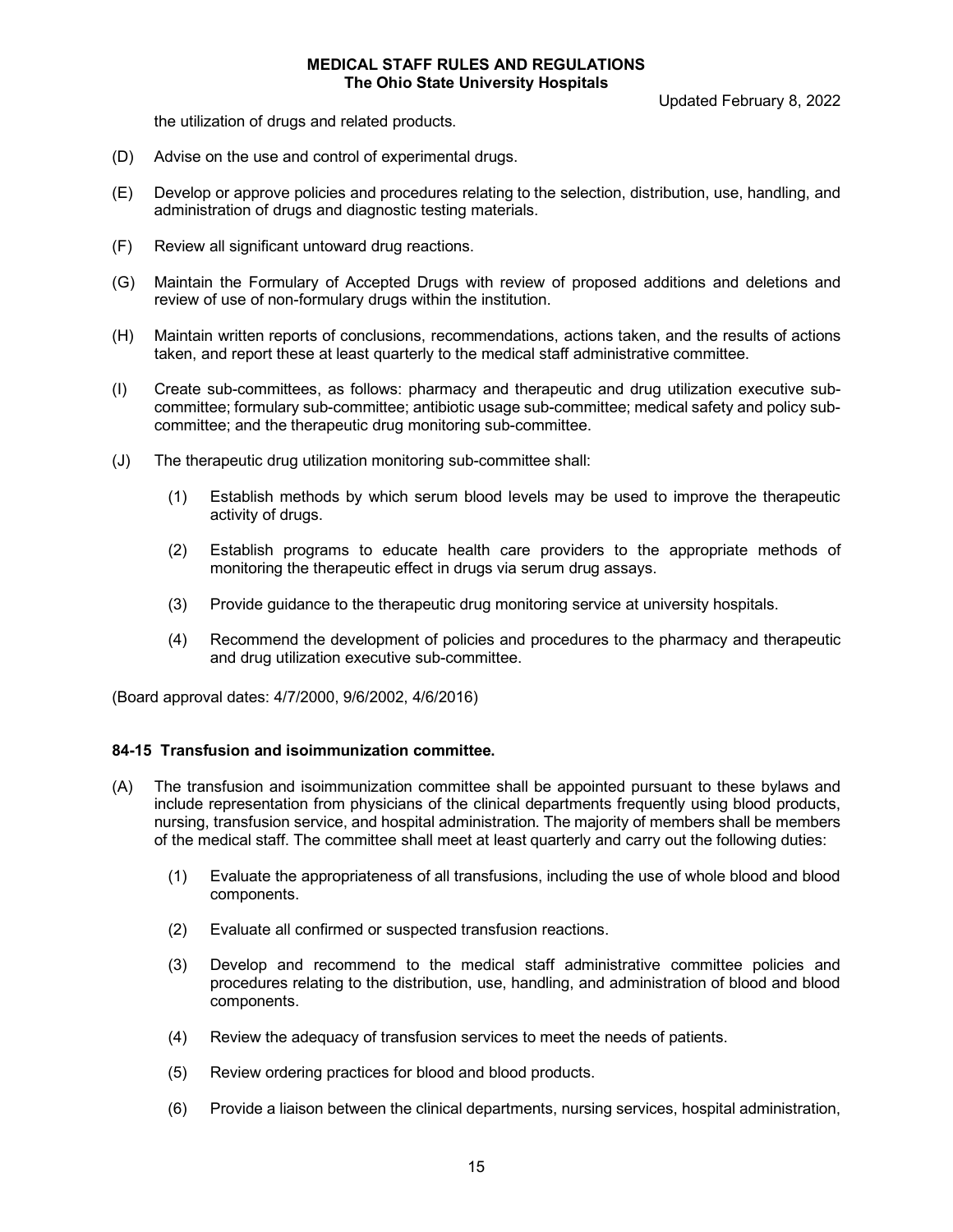Updated February 8, 2022

and the transfusion service.

- (7) Use clinically valid criteria for screening and more intensive evaluation of known or suspected problems in blood usage.
- (8) Keep written records of meetings, conclusions, recommendations, and actions taken, and the results of actions taken, and make these available to each committee member and to the medical staff administrative committee.
- (B) Each member of the medical staff shall conform to the policies established by the transfusion and isoimmunization committee, including the following:
	- (1) All pregnant patients admitted for delivery or abortion shall be tested for Rh antigen.
	- (2) No medication may be added to blood or blood products.

(Board approval dates: 4/7/2000, 9/6/2002, 6/4/2004, 4/6/2016)

# **84-16 Standards of practice.**

- (A) Surgical schedules shall be reviewed by the attending surgeon prior to the day of surgery. Attending surgeons must notify the operating room prior to the first scheduled case that they are physically present in the hospital and immediately available to participate in the case. Attending surgeons may accomplish this by being physically present in the operating room or by calling the operating room to notify the staff of such immediate availability. The operating room must be informed of the attending surgeon's availability prior to anesthetizing the patient. The only exception is in an emergency situation, where waiting might compromise the patient's safety.
- (B) All medical staff members must abide by the quality and safety protocols that may be defined by the medical staff administrative committee and the Wexner medical center board.
- (C) Inpatients must be seen daily by an attending physician with no exceptions to provide the opportunity of answering patient and family questions.

(Board approval dates: 4/8/2011, 4/6/2016)

# **84-17 Mechanism for changing rules and regulations.**

- (A) These rules and regulations may be amended pursuant to rule 3335-43-13 of the Administrative Code.
- (B) Amendments so accepted shall become effective when approved by the Ohio state Wexner medical center board.
- (C) These rules and regulations shall not conflict with the rules and regulations of the board of trustees of the Ohio state university.
- (D) Each member of the medical staff and those having delineated clinical privileges shall have access to an electronic copy of the rules and regulations upon finalization of the approved amendment changes.

(Board approval dates: 4/8/2011, 4/6/2016)